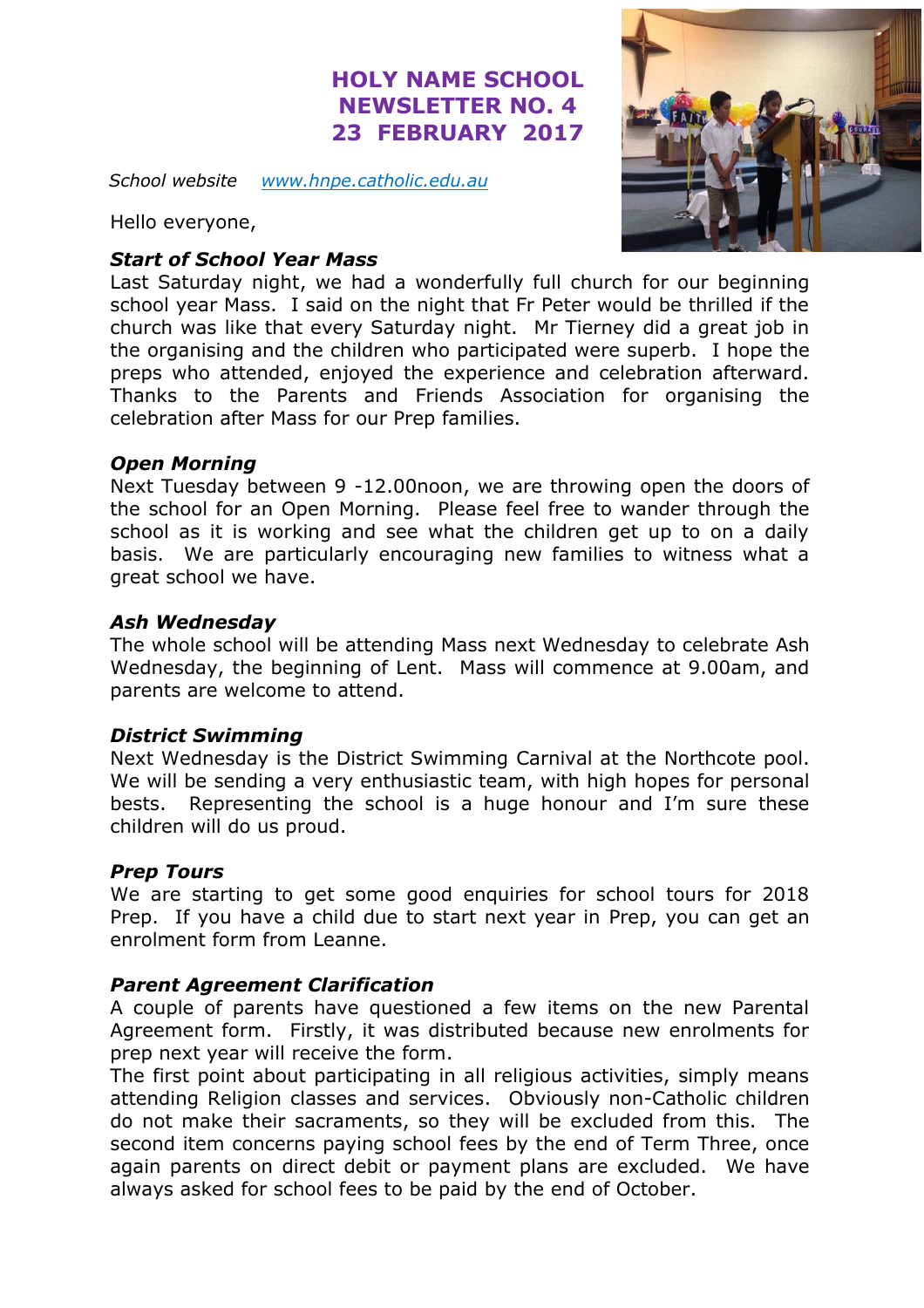Thirdly, the permission to attend local excursions covers the school if we take the children outside to count cars for example, or if we have a bomb threat and need to evacuate to Preston Primary. The older children already have a permission form to walk to Ruthven Reserve for interschool sport.

If the children do participate on an excursion, we do require parent permission and hopefully later in the year, this will be done electronically through the Tiqbiz App.

The Agreement will be placed onto our website and parents will get a yearly reminder.

#### *P&F Committee 2017*

Congratulations to our new P&F Committee for 2017. All positions have now been filled and we have a good number of general committee members. I'm sure it will be another very successful year for the committee….. *(details on page four of this newsletter)*

David Delaney Principal

# **FROM THE REL**



# **Opening of the School Year Mass**

Last Saturday evening, our school and parish community celebrated our beginning of the school year, with a special celebration of the Eucharist.

The theme for our Mass was, "Celebrating a Year of Hope".

Our two school leaders, Kirsten and Jimmy, welcomed the gathered congregation and asked all present to pray that our year be one of hope.

On behalf of the congregation, they asked God to help us to have trust, courage and faith, both in ourselves and each other, so that we can aspire to help make Holy Name School become an even better community.

Our Mass was a spirit filled occasion, with nearly eighty families in attendance and over forty students having an integral role in the liturgy. It was fantastic to see nearly all our new Year Prep students in attendance with their parents, as they were warmly welcomed into our community. The bright balloons given to each Year Prep, were a symbol of our joy at having these boys and girls becoming new members of our community.

A new initiative this year, was having our Year Five students give their Year Prep buddies the balloon. It was great to have so many Year Five students in attendance

I would like to thank Father Peter for again being such a warm and nurturing leader of our community's faith journey and to Elvira Pileggi, for her tireless work in organising such beautiful music and songs for our liturgy. Elvira and her musicians added to the occasion with music and song that befitted the joyous occasion.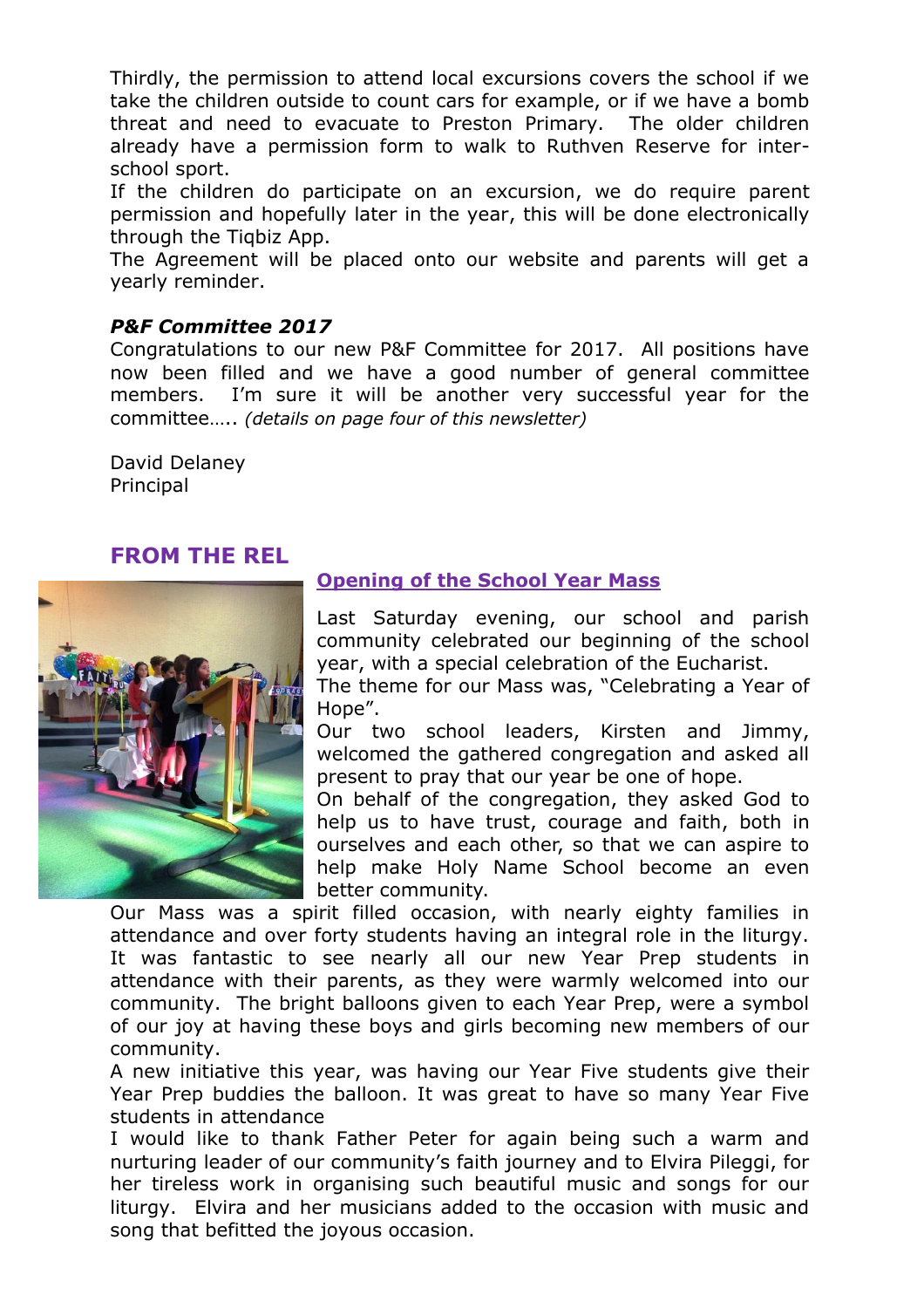# **Ash Wednesday/Lent**

Next Wednesday marks the beginning of the season of Lent. All students from Year One to Year Six will be attending the parish **Ash Wednesday** celebration. Mass commences at **9.00am,** and all parents and friends are warmly welcomed to join our students and other parishioners, at this significant event in our faith calendar.

In the coming days, each of the classes will be reflecting upon the season of Lent, and its challenges for us all, as people of faith. The students will be looking at the role of prayer in their daily lives, as well as the importance of making decisions that will bring them closer to Jesus, during these forty days of Lent.

# **CLASS REPRESENTATIVES**

Thank you to those who volunteered after last week's newsletter plea… *We now only need reps for 3F, 4B, 5H & 5M*

# *Thank you to the parents who have volunteered so far –*

- *PF Susy Perizzolo & Lucy Wilson*
- *PI Kelly Johnson (Gakios) & Danie Nathan*
- *1B Sandra Horton*
- *1Z Chessy Borrelli (De Sensi)*
- *2C Jackie Di Stefano & Rachel Reckerman & Vesna Stefanovski*
- *2M Maria Kolimackovski & Vesna Stefanovski*
- *3F ----------*
- *3G Kathy Moysiadis & Vittoria Montesano-Sloan*
- *4B ---------*
- *4C Jackie Di Stefano & Maria Kolimackovski*
- *5H ---------*
- *5M ---------*
- *6K Meri Ristevski & Marianna Kotoulas & Josie Franco*
- *6L Danie De Santis & Leanne Chatziopoulos*

If you would like to volunteer as a Rep, please let Leanne know.

Reps are a point of contact for other parents who may have a query about day to day activities scheduled for the Classroom, co-ordinate parent helpers when needed, organise a simple social event (usually once a term) such as a play date in the park, movie & coffee, or a family dinner at a local venue. Reps also let the office know of any births, deaths or marriages!



# **eSmart**

#### **This week's tip:**

Most children won't tell a parent/teacher if they are being bullied or harassed online because they worry that they will lose internet access. When discussing internet use, don't threaten total disconnection.

Make sure your children understand that they won't get into trouble if they tell you about a problem.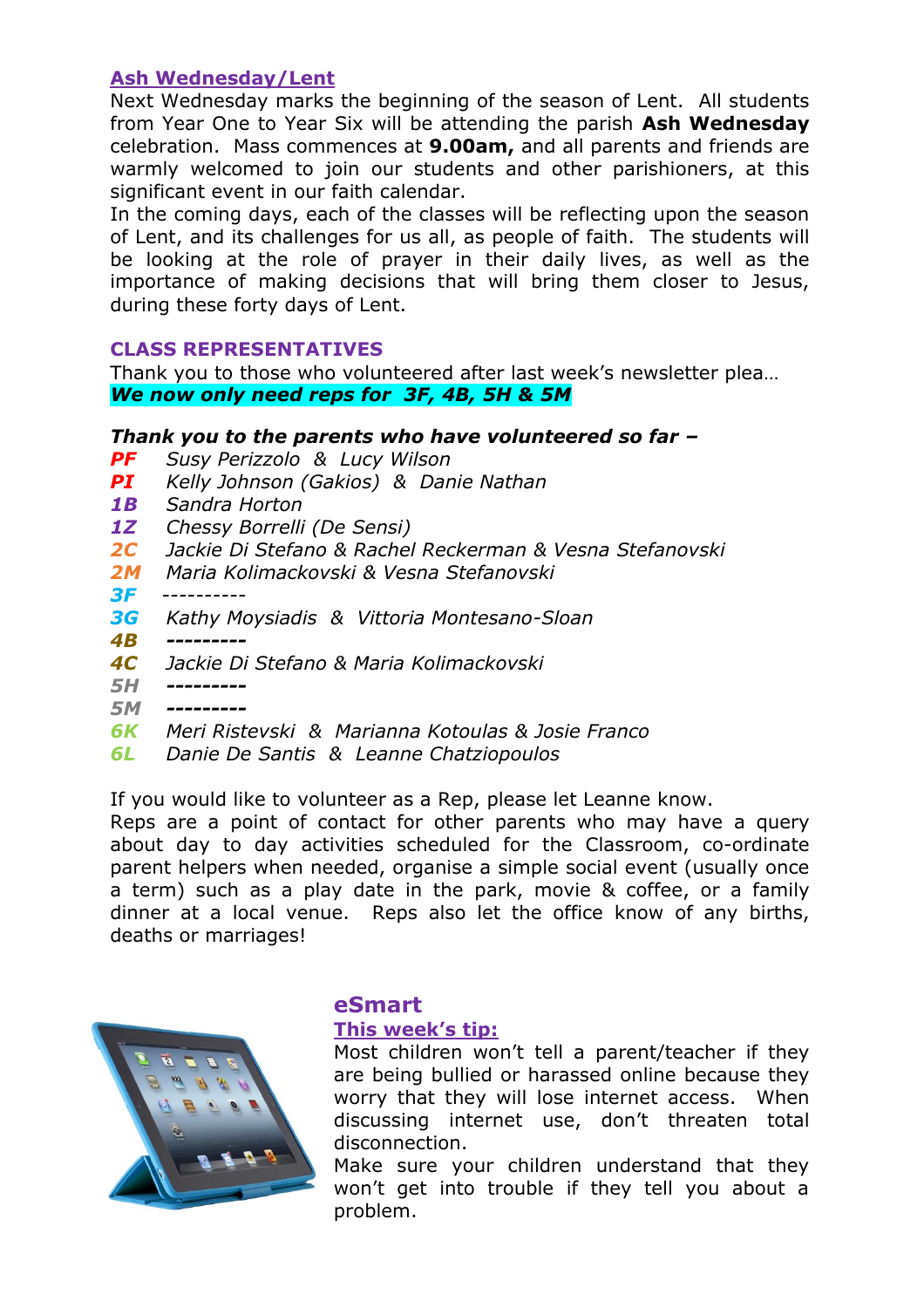#### **P&F COMMITTEE NEWS**

Congratulations and thank you to our Committee Members for 2017. They are: Chairperson: Vicky Sartor Assistant Chairperson: Jackie Di Stefano Treasurer: Daniela Nathan-Caon Assistant Treasurer: Marcie Atanasovski Secretary: Celia Date Assistant Secretary: Bernadette D'Angelo

General Members:

Doniya Foundoglou, Susy Perizzolo, Maria Palbas, Di Napoletano, Melanie Meehan, Joanna Apostolopoulos, Silvana Cassar, Frances Monteleone, Josie Di Iorio, Alissa Mitchell, Lucy Wilson, Ange Gangi, Santina Doucas, Karine Larche, Jo Costanzo, Carolina Pachioli

It was fabulous to have some new faces attend the meeting and to nominate themselves for some of the main roles.

We also had some new ideas suggested, which we will be looking into. We look forward to a productive and fun year, which we'd love you all to be part of.

If anyone would like to be a General Member, please email me with your name, mobile number and email address as soon as possible please, so we can add you to the committee and new 2017 distribution list.

(We're starting a new distribution list so people from previous years aren't inundated with emails).

Another P&F meeting will be organised shortly.

Vicky Sartor [\(vicky@previewblinds.com.au](mailto:vicky@previewblinds.com.au) Mobile # is 0423 719 364 )

#### **HOLY NAME HONOUR ROLL**

The Honour Roll Certificate winners for this week are:

| <b>PF</b> | Hailey N                 |                                                                                                   |
|-----------|--------------------------|---------------------------------------------------------------------------------------------------|
| PI        | Olivia A                 |                                                                                                   |
| 1B        | Makayla D                |                                                                                                   |
| 1Z        | Antonio D                |                                                                                                   |
| 2C        | Abby B                   |                                                                                                   |
| 2M        | Alessia M                |                                                                                                   |
| 3F        | Eric L                   |                                                                                                   |
| 3G        | Sonny C                  |                                                                                                   |
| 4B        | Madeline L               |                                                                                                   |
| 4C        | Mia A                    |                                                                                                   |
| 5H        | No award, teacher absent | P.S. Don't forget to check out our honour board.<br>I.S. Don't forget to check our donnour board. |
| 5M        | David N                  |                                                                                                   |
| 6K        | Natalie R                |                                                                                                   |
| 6L        | Aidan M                  |                                                                                                   |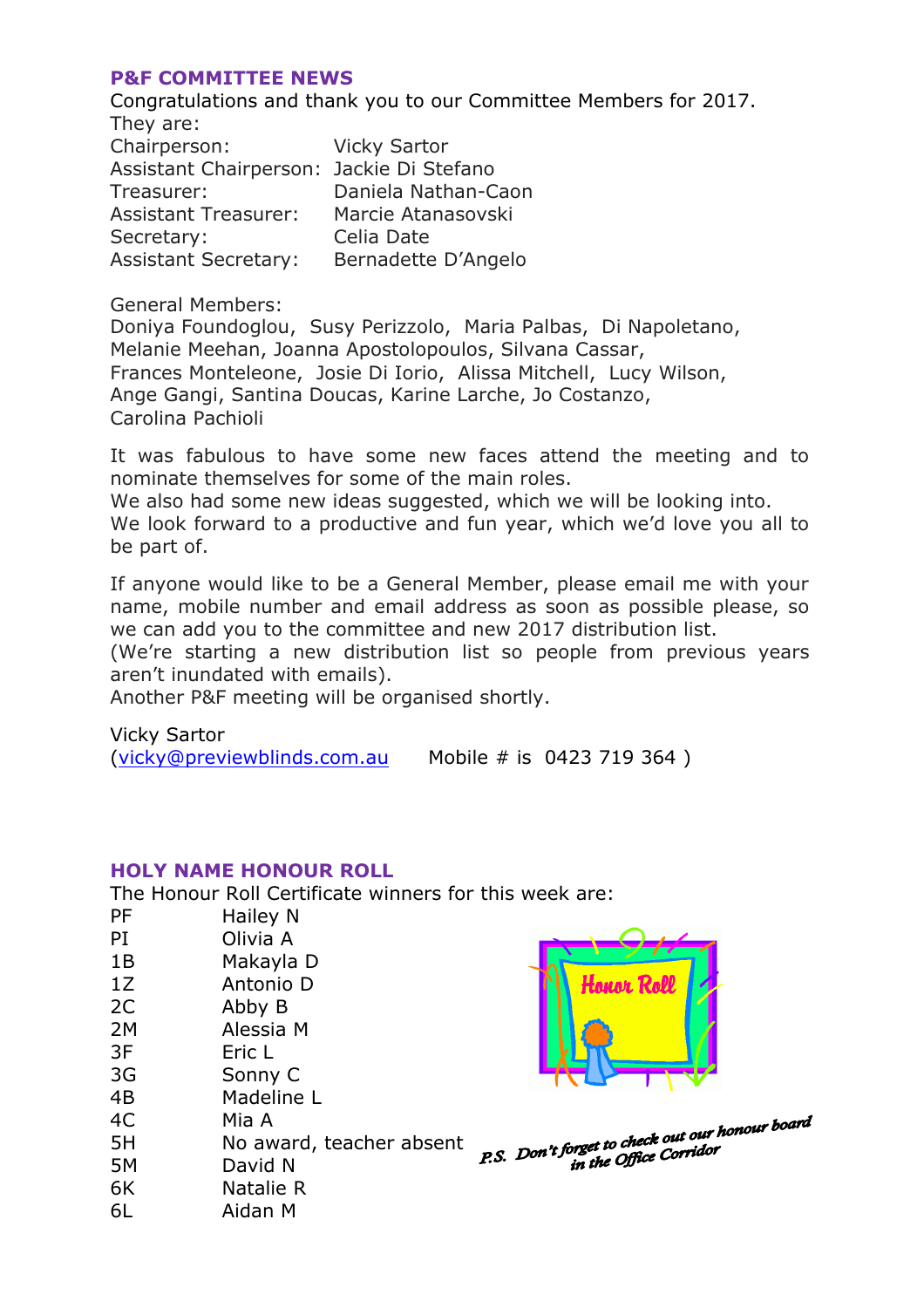#### **ART SMOCKS - COMPULSORY FOR ART LESSONS**

All students Prep to Six, must have an art smock to participate in art. For older students, an oversize shirt or t-shirt can suffice.



#### **DO YOU HAVE A HEALTH CARE/PENSION CONCESSION CARD?**



If so, come to the school office and complete an Education Department CSEF (Camps, Sports & Excursions Fund) application form for this year. If you were *eligible as at the 30th January, 2017* (holder of a current and valid Health Care card/pension concession or are a foster parent OR Veteran Affairs pensioner), you can apply for your primary school student. CSEF payment is \$125 per year paid directly to the school and can **ONLY** be used for camp/excursion/incursion type activities.

We would like all forms to be returned **BEFORE 28 February**, so that payments will be received at school around March.

#### **MINOR HEAD BUMPS – SMS NOTIFICATION**



If your child has an accidental bump to their face or head, no matter how minor, an SMS is sent to one parent's mobile phone. (Of course, this happens only if the student reports it to a teacher). It is a *generic* SMS. You do *not* need to respond or call.

# *In the event that your child is sick or hurts themselves and needs to go home, we will ring you immediately.*

\*\*It is extremely important that you keep the school office up to date with new phone numbers, work details and home address. This can be done by phone, note or email to Leanne [\(office@hnpe.catholic.edu.au\)](mailto:office@hnpe.catholic.edu.au)

# **LOST PROPERTY BASKET**

#### **Is now located in the multi-purpose area.**

*Please make sure you NAME every item of clothing clearly.* It makes it easier for your child or yourself to find the missing item. Items not named (and unclaimed) at the end of the year form part of the second hand uniform sale. We do NOT throw out lost property, unless the item is mouldy or unwearable.

#### **STUDENT BANKING**

Student banking has resumed for this year. If you would like to open an account for your child, please collect a form from the office.



#### **STUDENT SUNGLASSES**

Please check your  $Yr1 - 6$  child's sunnies (or ask your child), to make sure their school issue sunglasses are in good condition, i.e. not scratched or broken. Sunglasses with scratches may lead to eye problems. Encourage your child to clean their glasses at least weekly before going outside. If your child needs new glasses, they are \$15 per pair and come with their name engraved, neoprene strap and pouch.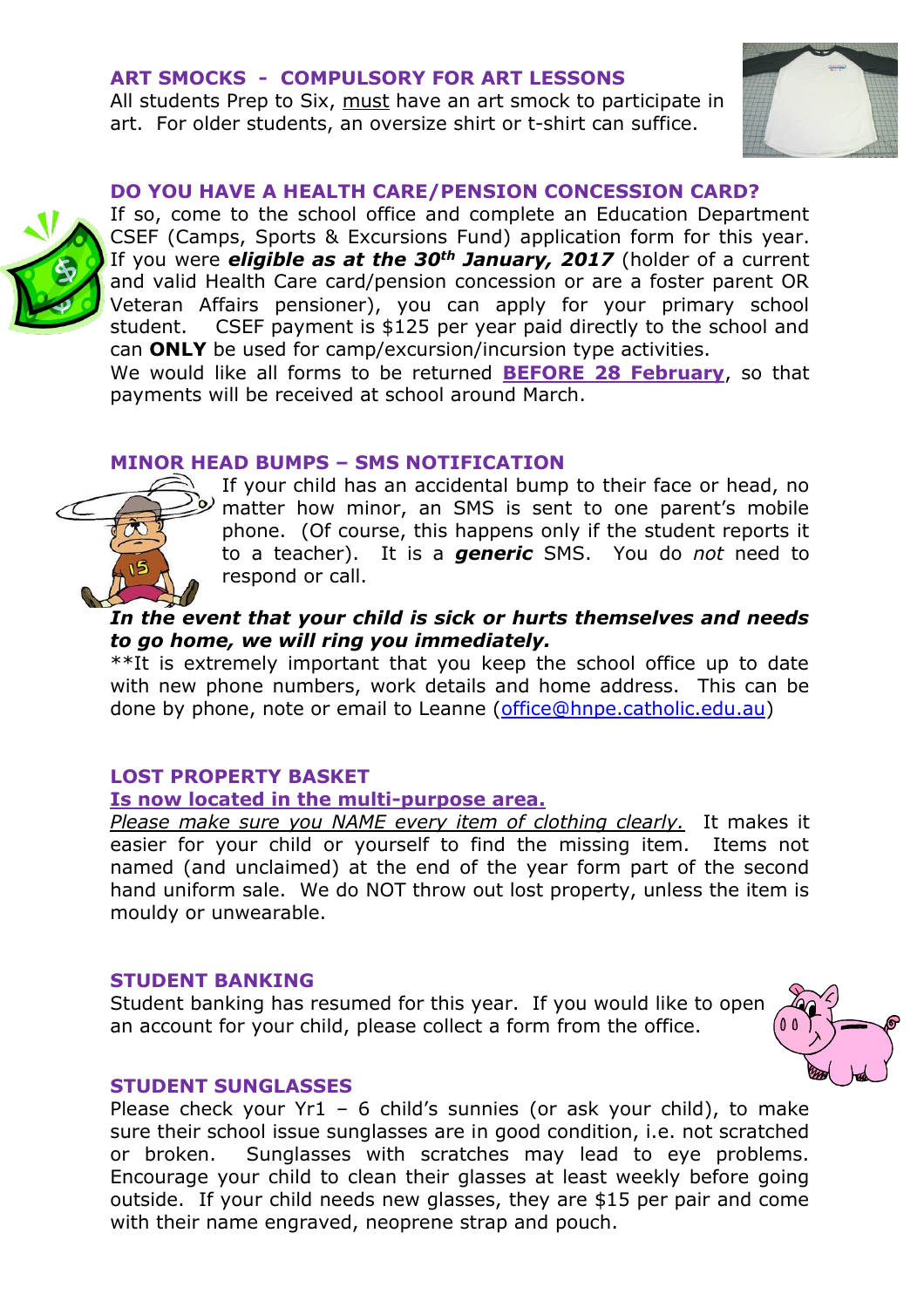# **BEFORE AND AFTER SCHOOL CARE**

Hi everyone,

It's Helen here from Camp Australia. Hope everyone is settling into Term One, especially the new prep children. This week Daniella, Natasha, Hayley and Ndella told me they love pancakes, so we have pancakes and Milo for breakfast during Before Care.

Last week for After Care, our theme was puzzles, the children worked in pairs solving word search and cross word puzzles.

This week's theme is cooking.

On Tuesday, we made popcorn and fruit kebabs during After Care, and on Wednesday morning we made some frozen banana which we had in the afternoon, as it was a hot day!

Hope everyone has a nice week!

# **UNIFORM ITEMS FOR SALE AT THE OFFICE**

The school office has legionnaires hats for \$11 and replacement sunglasses for \$15.

Also house colour t-shirts (all colours & sizes @\$8 each)

# **ORDER ACADEMY UNIFORMS ONLINE - academyuniforms.com.au**

If you order online (our password is – reservoir), or by phone with your credit card, Academy will deliver the item to the school, at no extra cost.

# **PARISH THANKSGIVING**

Please contact Carolyn 9471 0832 to pay by credit card over the phone, or drop back your envelope to the Parish.

# **P&F EASTER EGG CHOCOLATE DRIVE**

The chocolate drive is always a very successful fundraiser for the school, with all funds raised going towards improving our facilities and resources.

# *THE EASTER EGG CHOCOLATE BOXES WENT HOME TODAY!*

As always there will be a prize for the family that sells the most boxes during the drive.

*A BIG thank you to our parents who helped pack and distribute the boxes!*

Maria Palbas, on behalf of the P & F Committee

# *Reflection of the Week*

*Leaders are only as good as their team and everyone has something worthwhile to contribute. Don't be afraid to suggest an idea, You never know, it could be the next great thing!*

#### **With today's newsletter the attachments are:**

- Holy Name Parish newsletter to all families via eldest (white)
- **P&F EASTER CHOC DRIVE BOXES VIA ELDEST** (to those participating)
- Catholic Education Melbourne 'Welcome to 2017' brochure (via eldest)
- Letter to all families re Child Safe Standards & Volunteers, via eldest (white)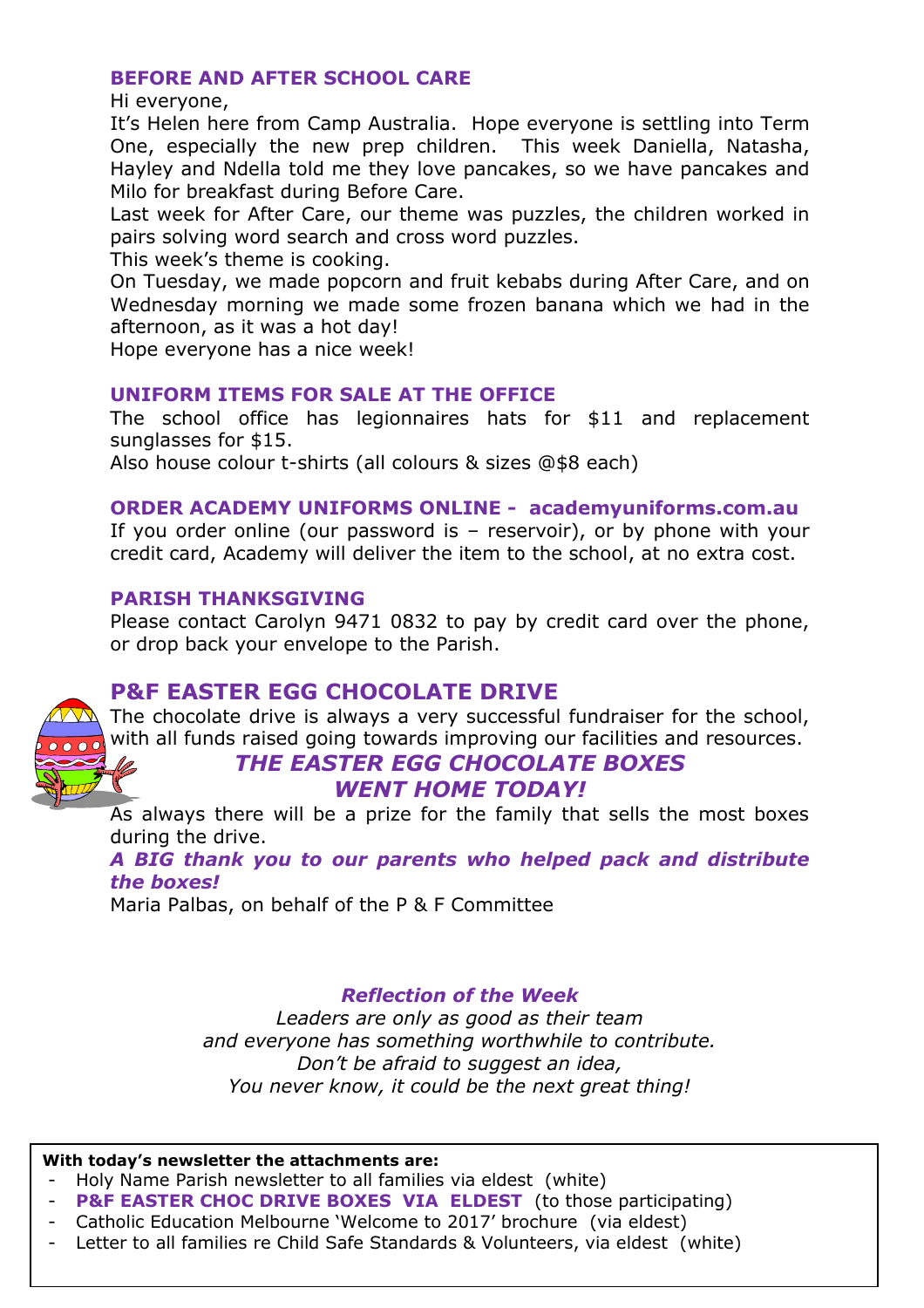*\*\*Assembly is on Mondays, beginning 3.00pm.* **Children's Lunch & Afternoon break times: (note the change) 10.50am – children eat in classroom**

**11.00 – 11.45am– children play outside & 11.50am class begins 1.30 – 1.55pm - children play outside & 2.00pm class begins** *(If it is raining, or the temperature is 32 and above, all children remain inside under teacher supervision)*

# **COMMUNITY NEWS**

**SANTA MARIA OPEN DAY – WEDNESDAY 15 MARCH - 2:30pm – 6:30pm** Santa Maria College is a Year 7 to 12 Catholic Girls' College. We are an International Baccalaureate World School delivering an international standard of education through the Middle Years Programme (Years 7 to 10).

#### **Discover Our School**

Open Day is an annual event held at Santa Maria College. The primary aim of Open Day is to showcase what is on offer at the College for prospective students. Current students at Santa Maria will take you on a tour around the College to discover the amazing array of subjects and opportunities that are available. Students and staff prepare and facilitate activities and displays which provide an insight into life at Santa Maria College and what being a 'Santa Girl' is all about.

#### *Open Day is not to be missed for any student considering enrolment at Santa Maria College.*

You will be provided with an opportunity to: undertake a guided tour of the College and its facilities, see learning in action, visit the range of learning spaces and meet the Principal and staff. We invite you to enjoy afternoon tea and collect an enrolment pack.

#### **KEON PARK TENNIS CLUB - FREE OPEN DAY**

On Sunday 26 Feb from 10am to 12.30pm at J.C. Donath Reserve, Wagga Rd, Reservoir. All welcome. Free coaching clinics, showbags and sausage sizzle. [www.tennis.com.au/keonparktc](http://www.tennis.com.au/keonparktc) 

*See over page for calendar dates!*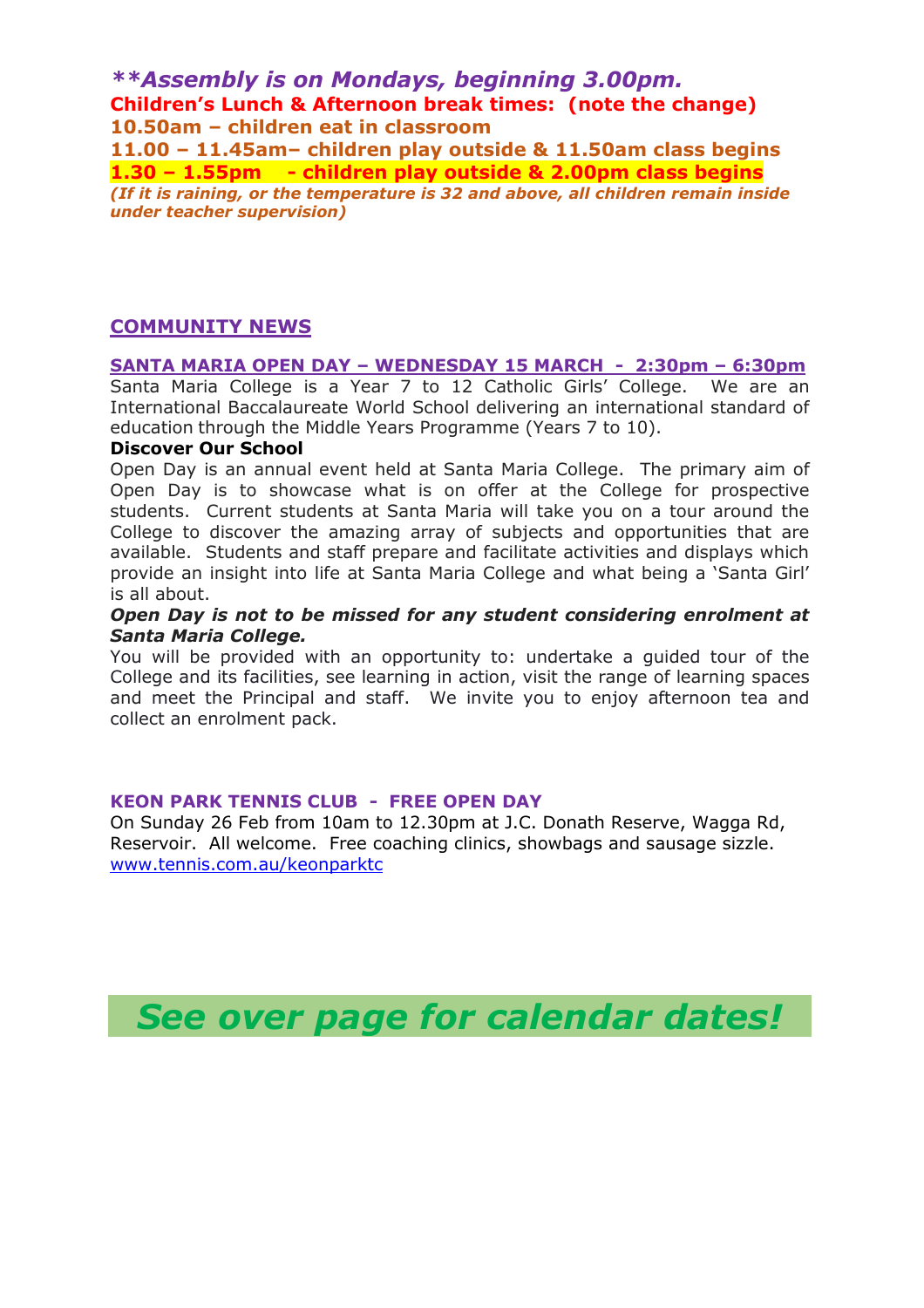# *Calendar of Known Dates for 2017*

**Reminder – some dates may need to change** *Added dates appear in green in today's newsletter Dates added last week are in red*

#### **FEBRUARY**

#### **P&F Chocolate Drive begins Thurs 23 TODAY!**

**MARCH**

District Swimming Carnival Wed 1 Preps start full time Mon 6 Nude Food Day<br>
Year 5 & 6 Camp<br>
Year 5 & 6 Camp<br>
Tues 7 Year  $5 & 6$  Camp Labour Day Holiday Mon 13 Parent Teacher Interviews Thurs 16 (1.00pm finish) Prep 2018 Information Night Mon 20 Whole School Photos Wed 22 P&F Hot Food Day Fri 24 End of Term Fri 31 (1.00pm finish)

#### **APRIL**

Term Two commences Tues 18 Yr 3 & 4 Gymnastics starts Fri 21 School Closure Days for Review ( – Staff Conference) Thurs 27 & Fri 28

#### **MAY**

Nude Food Day<br>
Yr5&6 Basket Supper
Yr5&6 Basket Supper
Supper
Thurs 4 (evening) Yr5&6 Basket Supper NAPLAN Tues 9 to Thurs 11 Mother's Day Prayer Service Thurs 11 Cross Country Wed 17 Confirmation Sun 21 (10.30am)

#### **JUNE**

Nude Food Day **Tues 6** Queen's Birthday Public Holiday Mon 12 **Book Fair Sale Fri 23 to Thurs 29**

P&F Hot Food Day Fri 16 Reports go home Fri 23 End of Term Fri 30 (1.00pm finish)

#### **JULY**

Start Term Three Mon 17 Grandparents/Special Friends Day Fri 28

#### **AUGUST**

Nude Food Day **Tue 1** First Communion Sun 20 (10.30am) Book Week Author visit Mon 21 District Athletics Thurs 31

Ash Wednesday Mass Wed 1 (9.00am in Church)

**Book Fair Viewing Only Tues 20 to Thurs 22 (viewing only)** Parent Teacher Interviews Thurs 29 (1.00pm finish)